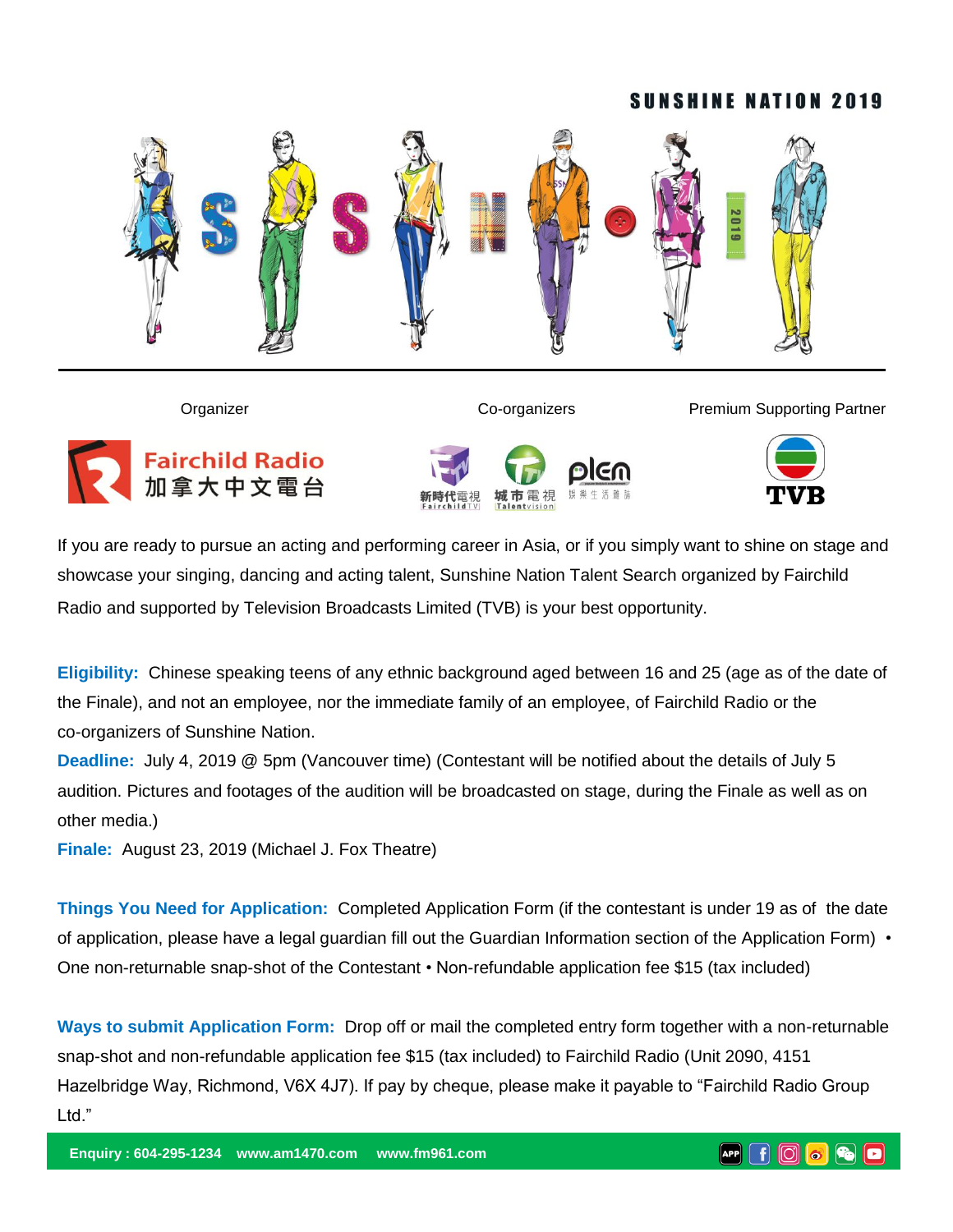

# CONTESTANT'S INFORMATION

I certify that, to the best of my knowledge, all statements I have made in this Application Form are complete and true and that all records are complete and unaltered. I acknowledge that failure to disclose and provide complete and accurate information may result in the disqualification from the contest. I have read and agreed to the rules and regulations.

|                                                                                  |  |  |                                                                                                  | <sub>.</sub> (English) |  |  |
|----------------------------------------------------------------------------------|--|--|--------------------------------------------------------------------------------------------------|------------------------|--|--|
|                                                                                  |  |  | Sex: _________ (English) Age: ___________ Height: __________ (cm) Weight: ____________ (kg)      |                        |  |  |
|                                                                                  |  |  |                                                                                                  |                        |  |  |
|                                                                                  |  |  |                                                                                                  |                        |  |  |
|                                                                                  |  |  |                                                                                                  |                        |  |  |
|                                                                                  |  |  | I found out Sunshine Nation through: Radio / Television / Newspaper / Magazine / Website / App / |                        |  |  |
| facebook / Weibo / WeChat / YouTube / Friends / Others _________________________ |  |  |                                                                                                  |                        |  |  |

#### GUARDIAN'S INFORMATION

If the Contestant is under 19 as of the date of application, please have a legal guardian fill out the following information.

I certify that, to the best of my knowledge, all statements I have made in this Application Form are complete and true and that all records are complete and unaltered. I acknowledge that failure to disclose and provide complete and accurate information may result in the disqualification from the contest. I have read and agreed to the rules and regulations.

| Guardian's Name: |       | Relationship with the Contestant : |  |
|------------------|-------|------------------------------------|--|
| Tel:             | (day) | $(night)$ Email:                   |  |
| Address:         |       | Signature :                        |  |

Fairchild Radio shall retain the above personal information for the purpose of coordinating "Sunshine Nation 2019". All information shall be kept confidential and destroyed when "Sunshine Nation 2019" is completed.

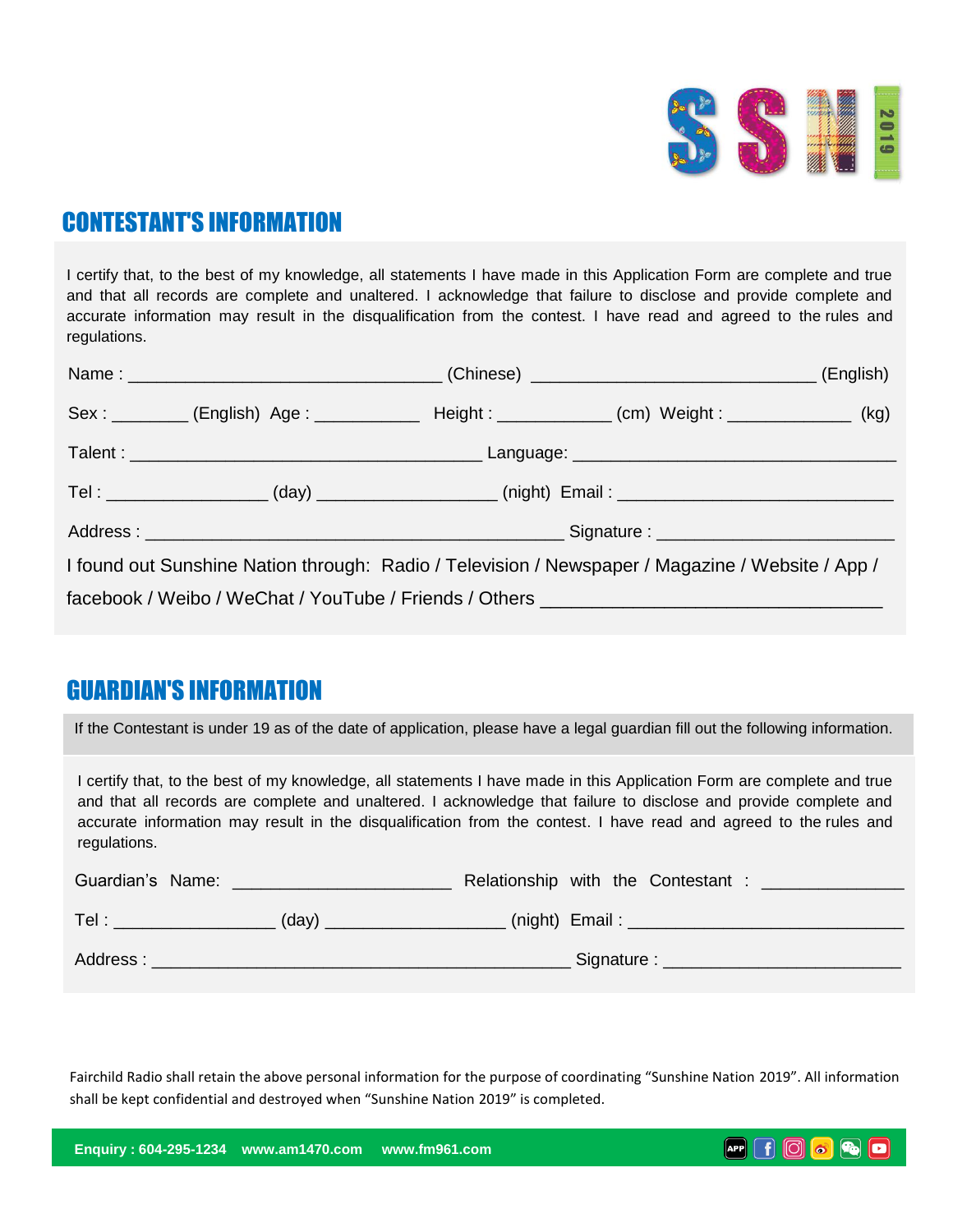# FAIRCHILD RADIO CONTEST RULES & REGULATIONS 加拿大中文電台比賽規則及聲明

- 1. 以下之規則及聲明適用於本台舉辦之比賽。The following rules and regulations apply to contest organized by Fairchild Radio.
- 2. 比賽以所有聯邦、省政府及市政府之法例及規則為依歸。The contest is subject to all Federal, Provincial and Municipal laws and regulations.
- 3. 為維持比賽的公平性,部份人士不能參加下列比賽。To make sure the contest is fair and unbiased, certain groups of people cannot participate in the following contests:

|                                            | 一般有奬遊戲或比賽                   | 歌創<br>SQ | <b>Sunshine</b><br><b>Nation</b> | Little<br><b>Sunshine</b> |
|--------------------------------------------|-----------------------------|----------|----------------------------------|---------------------------|
|                                            | <b>Games &amp; contests</b> |          |                                  |                           |
|                                            | In general                  |          |                                  |                           |
| 新時代集團之員工                                   |                             |          |                                  |                           |
| <b>Fairchild Group staff</b>               |                             |          |                                  |                           |
| 新時代集團員工之家屬*                                |                             |          |                                  |                           |
| Immediate family* of Fairchild Group staff |                             |          |                                  |                           |
| 加拿大中文電台之員工                                 |                             |          |                                  |                           |
| <b>Fairchild Radio staff</b>               |                             |          |                                  |                           |
| 加拿大中文電台員工之家屬*                              |                             |          | ×                                |                           |
| Immediate family* of Fairchild Radio staff |                             |          |                                  |                           |
| 協辦機構之員工                                    |                             |          | ٠                                |                           |
| Co-organizer's staff                       |                             |          |                                  |                           |
| 協辦機構員工之家屬*                                 |                             |          |                                  |                           |
| Immediate family* of co-organizer's staff  |                             |          |                                  |                           |
| 獎品贊助商                                      |                             |          |                                  |                           |
| Prize sponsor                              |                             |          |                                  |                           |
| 獎品贊助商之家屬*                                  |                             |          |                                  |                           |
| Immediate family* of prize sponsor         |                             |          |                                  |                           |
| 獎品贊助商之員工                                   |                             |          |                                  |                           |
| Prize sponsor's staff                      |                             |          |                                  |                           |
| 獎品贊助商員工之家屬*                                |                             |          |                                  |                           |
| Immediate family* of prize sponsor's staff |                             |          |                                  |                           |

\*註 Remarks:家屬之定義為父母、子女及直屬兄弟姐妹 Immediate family refers to parents, children, brothers and sisters.

4. 得獎機會決定於符合資格之參加者數目而定。The chances of winning are dependent upon the total number of eligible entries received.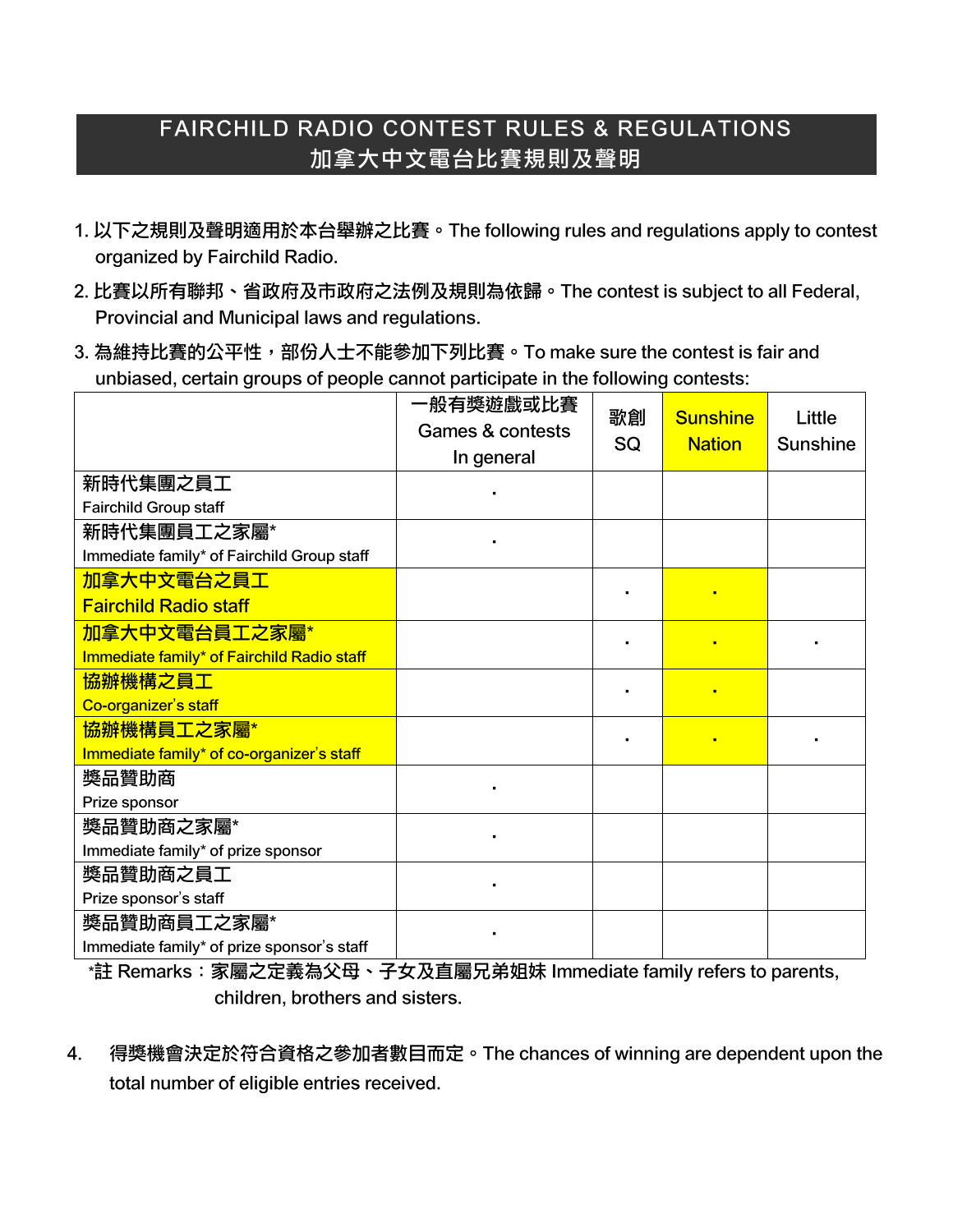## FAIRCHILD RADIO CONTEST RULES & REGULATIONS 加拿大中文電台比賽規則及聲明

- 5. 如比賽以電郵或直接在網上參加或報名,因網絡線路繁忙或其他技術原因,而令參加者之電郵 或表格未能在截止日期前傳送到本台,本台概不負責。If the contest or application of the contest is held online, or the participation is through email, Fairchild Radio shall not be held responsible if the entrant's entry or application cannot reach Fairchild Radio before deadline due to technical reasons such as internet performance.
- 6. 所有已遞交之參加表格、附件及報名費皆屬加拿大中文電台所有,不會退回給參加者。All submitted entries, supplements and application fee are the properties of Fairchild Radio and none will be returned.
- 7. 加拿大中文電台將保存參加者個人資料作此項比賽之用,所有資料絕對保密,並於活動結束後 銷毀 • Fairchild Radio retains the personal information of the entrant for the sole purpose of organizing the contest. The information will be kept confidential and destroyed after the event is finished.
- 8. 得獎者不能以所得之獎品換取其他獎品,亦不可將之轉贈,或要求以現金替代。Prizes must be accepted as offered and no substitutions are allowed. Prizes are not transferable and are not cash equivalent.
- 9. 得獎者須親自出席或派代表出席加拿大中文電台舉辦之頒獎儀式。The selected entrant is required to attend, or have an assignee attend, the prize presentation organized by Fairchild Radio.
- 10. 加拿大中文電台、獎品贊助商及其代理人有權刊登或播放得獎者之照片、姓名、聲音、談話而 毋須給予獎品以外之費用。Fairchild Radio, prize sponsors and their agents shall have the right to publish or broadcast the selected entrant's pictures, names, voices and videos without further compensation other than the prize offered.
- 11. 加拿大中文電台、獎品贊助商及其代理人對獎品或會引致之意外、受傷、損失或不幸事故,皆 毋須負上任何責任。Fairchild Radio, prize sponsors and their agents shall not be responsible for any damages, injuries, accident, loss or misfortune relating to the prize.
- 12. 參加比賽即表示參加者無條件完全同意及遵守大會所定之規則(例如參加 SQ、Sunshine Nation 或 Little Sunshine 的參賽者須留在溫哥華參與訓練綵排和配合形象指導), 及加拿大中 文電台之相關決定,參加者須符合比賽規則及要求,才有機會贏取獎品。Participation in the contest constitutes the entrant's full and unconditional agreement to the contest rules (such as staying in town to participate in training & rehearsal and complying with image consultation) for SQ, Sunshine Nation and Little Sunshine as well as Fairchild Radio's decisions. Winning a prize is contingent upon fulfilling all requirements set forth herein.